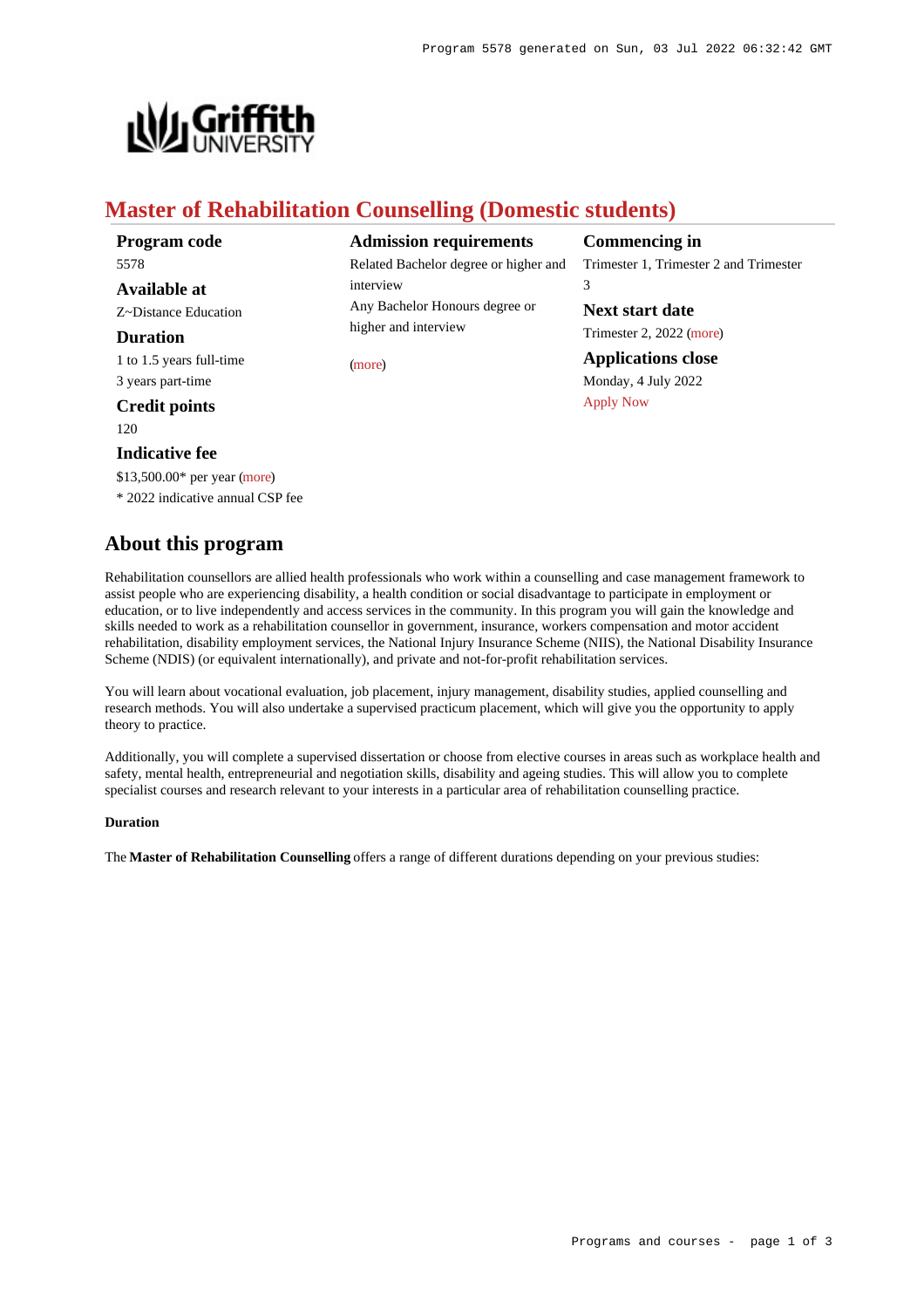| If you have:                                                                                                                                                                                                                                                                                                                            | You may be eligible to complete this program in:                                         |
|-----------------------------------------------------------------------------------------------------------------------------------------------------------------------------------------------------------------------------------------------------------------------------------------------------------------------------------------|------------------------------------------------------------------------------------------|
| Bachelor, related discipline and interview<br>OR.<br>Bachelor Honours, non-related discipline<br>and interview<br><b>OR</b><br>Graduate Certificate, non-related discipline<br>and interview<br><b>OR</b><br>Graduate Diploma, non-related discipline<br>and interview<br><b>OR</b><br>Masters, non-related discipline and<br>interview | 1.5 years full-time or part-time equivalent                                              |
| Graduate Certificate, related discipline and<br>interview<br><b>OR</b><br>Graduate Diploma, related discipline and<br>interview                                                                                                                                                                                                         | 1 year full-time or part-time equivalent (with 40 credit points of<br>advanced standing) |

# [My attendance during the program](https://www148.griffith.edu.au/programs-courses/Program/5578/Overview/Domestic#attendance)

**Attendance information**

The program is offered full-time and part-time via off-campus study only.

## **Work-integrated learning**

Work-integrated learning is established in the core course [7313AHS Rehabilitation Counselling Practicum](https://www148.griffith.edu.au/Course/7313AHS) which is completed in the final trimester of study. Students are required to complete 200 hours (minimum) on-site supervised practice in a suitable rehabilitation counselling practice context. Students will be required to meet requirements for commencing 7313AHS in consultation with Master of Rehabilitation Counselling program staff **prior** to their final trimester of study.

# [My career opportunities](https://www148.griffith.edu.au/programs-courses/Program/5578/Overview/Domestic#opportunities) **My career opportunities**

You will be prepared to work as an accredited rehabilitation counsellor in government, insurance, workers compensation and motor accident rehabilitation, disability employment services, the National Injury Insurance Scheme (NIIS), the National Disability Insurance Scheme (NDIS) (or equivalent internationally), and private and not-for-profit rehabilitation services providing vocational assessment, counselling, case management, life skills training and social support for clients with disability, injury and vocational disadvantage.

## [Program accreditation](https://www148.griffith.edu.au/programs-courses/Program/5578/Overview/Domestic#accreditation)

## **Program accreditation**

The Master of Rehabilitation Counselling is accredited by the [Rehabilitation Counselling Association of Australasia \(RCAA\)](http://www.rcaa.org.au/).

# [Professional recognition](https://www148.griffith.edu.au/programs-courses/Program/5578/Overview/Domestic#recognition)

**Professional recognition**

Graduates of this program will be eligible to apply for membership with the [Australian Society of Rehabilitation Counsellors](http://www.asorc.org.au/) [\(ASORC\)](http://www.asorc.org.au/) and the [Rehabilitation Counselling Association of Australasia \(RCAA\)](http://www.rcaa.org.au/) subject to meeting any additional requirements that may be stipulated by ASORC or RCAA. Students should contact ASORC and/or RCAA to confirm membership requirements.

English language requirements for Rehabilitation Counselling Association of Australasia (RCAA) membership are higher than those required to enter this program. Students should seek advice regarding English language requirements by contacting [RCAA](https://rcaa.org.au/) directly.

## [Placement requirements](https://www148.griffith.edu.au/programs-courses/Program/5578/Overview/Domestic#placement) **Professional Practice requirements**

There are placements associated with this program and before undertaking professional experience placements, all students in this program are required to have completed the following by the end of their first trimester of study:

- Vaccinations and Health Tests
- Licenses and Certificates